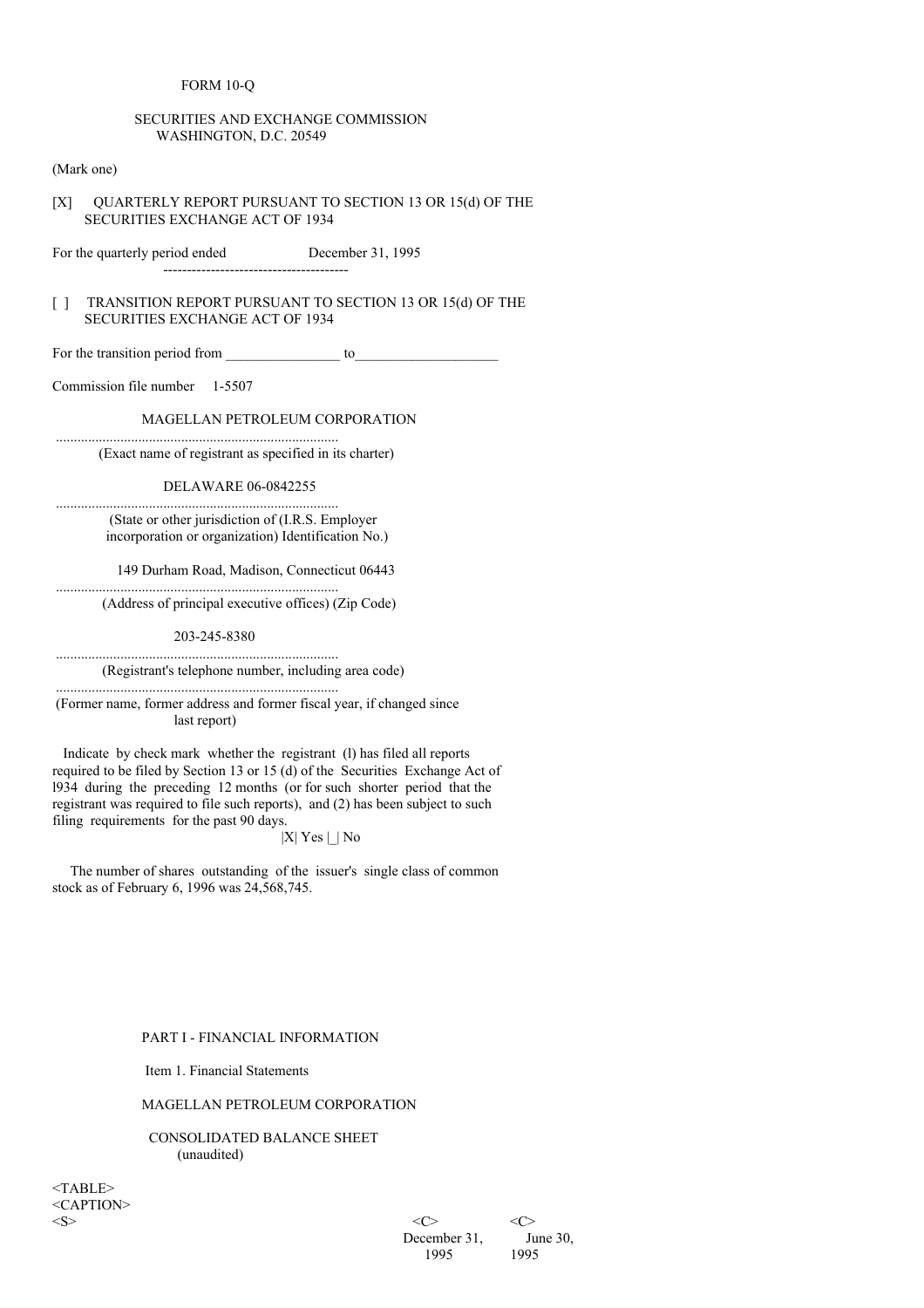| <b>ASSETS</b>                                                                                                                                                                                     |                                                                       |              |                                                                                                                                                 |  |
|---------------------------------------------------------------------------------------------------------------------------------------------------------------------------------------------------|-----------------------------------------------------------------------|--------------|-------------------------------------------------------------------------------------------------------------------------------------------------|--|
| Current assets:<br>Cash and cash equivalents<br>Accounts receivable<br>Reimbursable development costs<br><b>Inventories</b>                                                                       | 263,303 208,334                                                       |              | $\begin{array}{lll} \$8,984,859 & \hbox{\hskip 12pt}\$8,982,582 \\ 1,925,754 & \hbox{\hskip 12pt 1,772,342} \end{array}$<br>$157,533$ $141,015$ |  |
| Total current assets                                                                                                                                                                              |                                                                       |              | 11,331,449 11,104,273                                                                                                                           |  |
| Property and equipment:<br>Oil and gas properties (full cost method)<br>Land, buildings and equipment<br>Field equipment                                                                          |                                                                       |              | $\begin{array}{ccc} 60,065,932 & 54,334,921 \\ 2,235,089 & 2,084,616 \\ 1,554,948 & 1,457,894 \end{array}$                                      |  |
| Less accumulated depletion, depreciation<br>and amortization                                                                                                                                      | 63,855,969 57,877,431                                                 |              | $(22,968,188)$ $(20,516,580)$                                                                                                                   |  |
| Net property and equipment                                                                                                                                                                        |                                                                       |              | $40,887,781$ $37,360,851$                                                                                                                       |  |
| Other assets:<br>Other assets                                                                                                                                                                     | 380,376 363,084<br>-------------                                      | ------------ |                                                                                                                                                 |  |
| LIABILITIES AND STOCKHOLDERS' EQUITY                                                                                                                                                              | \$52,599,606 \$48,828,208<br>===========                              |              |                                                                                                                                                 |  |
|                                                                                                                                                                                                   |                                                                       |              |                                                                                                                                                 |  |
| Current liabilities:<br>Accounts payable<br>Accrued liabilities                                                                                                                                   |                                                                       |              | $$1,707,994$<br>949,538 $881,734$                                                                                                               |  |
| Total current liabilities                                                                                                                                                                         |                                                                       |              | 2,657,532 2,298,049                                                                                                                             |  |
| Long term liabilities and minority interests:<br>Deferred income taxes<br>Reserve for future restoration costs<br>Minority interests                                                              | 16,959,968 16,616,405<br>29,688,448 27,621,463                        |              | $10,499,337 \qquad \qquad 8,877,2532,229,143 \qquad \qquad 2,127,805$                                                                           |  |
| Stockholders' equity:<br>Common stock, par value \$.01 per share:<br>Authorized 50,000,000 shares<br>Outstanding 24,568,745 and 24,543,745 shares, respectively<br>Capital in excess of par value |                                                                       | 43,130,876   | 245,687<br>245,437<br>43,112,376                                                                                                                |  |
| Deficit<br>Foreign currency translation adjustments                                                                                                                                               | -----------<br>43,376,563 43,357,813<br>$(19,218,081)$ $(19,615,984)$ | ____________ | $(3,904,856)$ $(4,833,133)$                                                                                                                     |  |
| Total stockholders' equity                                                                                                                                                                        |                                                                       |              | 20,253,626 18,908,696                                                                                                                           |  |
|                                                                                                                                                                                                   | \$52,599,606 \$48,828,208                                             |              |                                                                                                                                                 |  |
|                                                                                                                                                                                                   | ___________                                                           |              | -----------                                                                                                                                     |  |

</TABLE>

# PART I - FINANCIAL INFORMATION

Item 1. Financial Statements

# MAGELLAN PETROLEUM CORPORATION

CONSOLIDATED STATEMENT OF OPERATIONS (unaudited)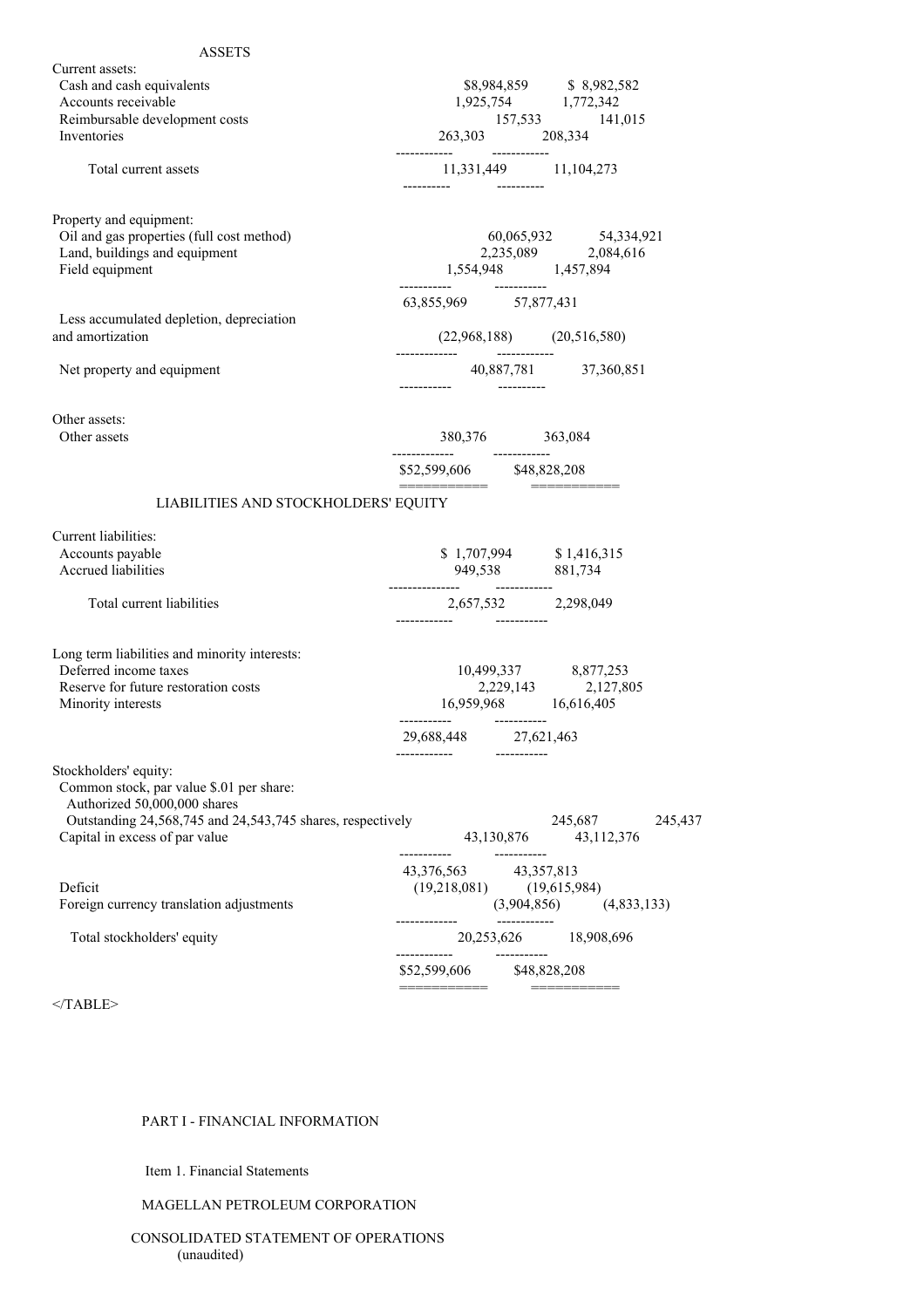## $<$  TABLE>  $\,$ <CAPTION>

|                                              |                                                           |                            | Three months ended Six months ended                                                                                                      |                                        |                               |
|----------------------------------------------|-----------------------------------------------------------|----------------------------|------------------------------------------------------------------------------------------------------------------------------------------|----------------------------------------|-------------------------------|
| $<\!\!S\!\!>$                                |                                                           |                            | December 31,<br>$\langle C \rangle$ $\langle C \rangle$ December 31,                                                                     |                                        |                               |
|                                              |                                                           | ------------------------   | -------------------                                                                                                                      |                                        |                               |
|                                              |                                                           |                            |                                                                                                                                          |                                        |                               |
| Revenues:                                    |                                                           |                            |                                                                                                                                          |                                        |                               |
| Oil sales                                    |                                                           |                            | $\begin{array}{cccc} \$1,538,373 & \$1,367,077 & \$2,848,610 & \$2,854,504 \\ 2,528,475 & 2,048,183 & 4,673,363 & 3,793,333 \end{array}$ |                                        |                               |
| Gas sales<br>Interest and other income       |                                                           |                            | 582,289 246,131 1,061,940 463,190                                                                                                        |                                        |                               |
|                                              |                                                           |                            |                                                                                                                                          |                                        |                               |
|                                              |                                                           |                            | 4,649,137 3,661,391 8,583,913 7,111,027                                                                                                  |                                        |                               |
| Costs and expenses:<br>Production costs      |                                                           |                            | 1,003,683 849,219 2,062,460 1,766,274                                                                                                    |                                        |                               |
| Salaries and employee benefits               |                                                           |                            | 464,750 368,460 917,532 685,855                                                                                                          |                                        |                               |
| Depletion, depreciation and                  |                                                           |                            |                                                                                                                                          |                                        |                               |
| amortization                                 |                                                           |                            | 799,056 901,489 1,495,895 1,772,503                                                                                                      |                                        |                               |
| Auditing, accounting and                     |                                                           |                            |                                                                                                                                          |                                        |                               |
| legal services<br>Shareholder communications |                                                           |                            | 224,888 200,644 437,975 423,228<br>101,862 97,418 129,712 114,890                                                                        |                                        |                               |
| Other                                        |                                                           |                            |                                                                                                                                          |                                        |                               |
| Interest                                     |                                                           |                            |                                                                                                                                          |                                        |                               |
|                                              |                                                           |                            | 2,928,964 2,604,938 5,677,360 5,235,818                                                                                                  |                                        |                               |
| Income before minority interests             |                                                           |                            |                                                                                                                                          |                                        |                               |
| and income taxes                             |                                                           |                            | 1,720,173 1,056,453 2,906,553 1,875,209                                                                                                  |                                        |                               |
| Minority interests                           |                                                           |                            | 963,266 666,314 1,650,070 1,198,281                                                                                                      |                                        |                               |
| Income before income taxes                   |                                                           |                            | $\begin{array}{cccc} 756,907 & 390,139 & 1,256,483 & 676,928 \\ 631,513 & 512,798 & 858,580 & 711,506 \end{array}$                       |                                        |                               |
| Income tax provision                         |                                                           |                            |                                                                                                                                          |                                        |                               |
| Net income (loss)                            |                                                           |                            | \$125,394 \$ (122,659) \$397,903 \$ (34,578)                                                                                             |                                        |                               |
| Average number of shares<br>outstanding      |                                                           |                            | 24,563,745 24,397,057 24,556,602 24,393,544                                                                                              |                                        |                               |
|                                              |                                                           |                            |                                                                                                                                          |                                        |                               |
| Net income (loss) per share                  |                                                           | \$.01                      | \$(.01)                                                                                                                                  | \$.02<br>$\sqrt{\ }$ (-)               |                               |
| $<$ TABLE>                                   |                                                           |                            |                                                                                                                                          |                                        |                               |
| $<$ TABLE>                                   |                                                           |                            |                                                                                                                                          |                                        |                               |
|                                              | CONSOLIDATED STATEMENT OF CHANGES IN STOCKHOLDERS' EQUITY |                            |                                                                                                                                          |                                        |                               |
| (unaudited)<br><caption></caption>           |                                                           |                            |                                                                                                                                          |                                        |                               |
|                                              | Capital in                                                |                            | Accumulated                                                                                                                              |                                        |                               |
| Number                                       | Common                                                    | excess of                  |                                                                                                                                          | translation                            |                               |
| of shares<br>$<\infty$<br><s></s>            | stock<br>$<\infty$                                        | par value<br>$<\!\!C\!\!>$ | Deficit<br><<><br><<>                                                                                                                    | adjustments<br>Total<br><c></c>        |                               |
|                                              |                                                           |                            |                                                                                                                                          |                                        |                               |
| June 30, 1995                                | 24, 543, 745<br>\$245,437                                 | \$43,112,376               |                                                                                                                                          | $\{(19,615,984) \quad \{(4,833,133)\}$ | \$18,908,696                  |
| Net income                                   |                                                           |                            | 397,903<br>$\mathbf{r}$                                                                                                                  | 397,903                                |                               |
| Currency<br>translation                      |                                                           | $\overline{\phantom{a}}$   | 928,277                                                                                                                                  | 928,277                                |                               |
| adjustments                                  |                                                           |                            |                                                                                                                                          |                                        |                               |
| Exercise of stock options                    | 25,000<br>250                                             | 18,500                     |                                                                                                                                          |                                        | 18,750                        |
|                                              | ------------                                              |                            |                                                                                                                                          |                                        |                               |
| December 31, 1995                            | 24,568,745                                                | \$245,687                  | \$43,130,876                                                                                                                             | \$(19,218,081)                         | \$(3,904,856)<br>\$20,253,626 |
| $<$ /TABLE>                                  |                                                           |                            |                                                                                                                                          |                                        |                               |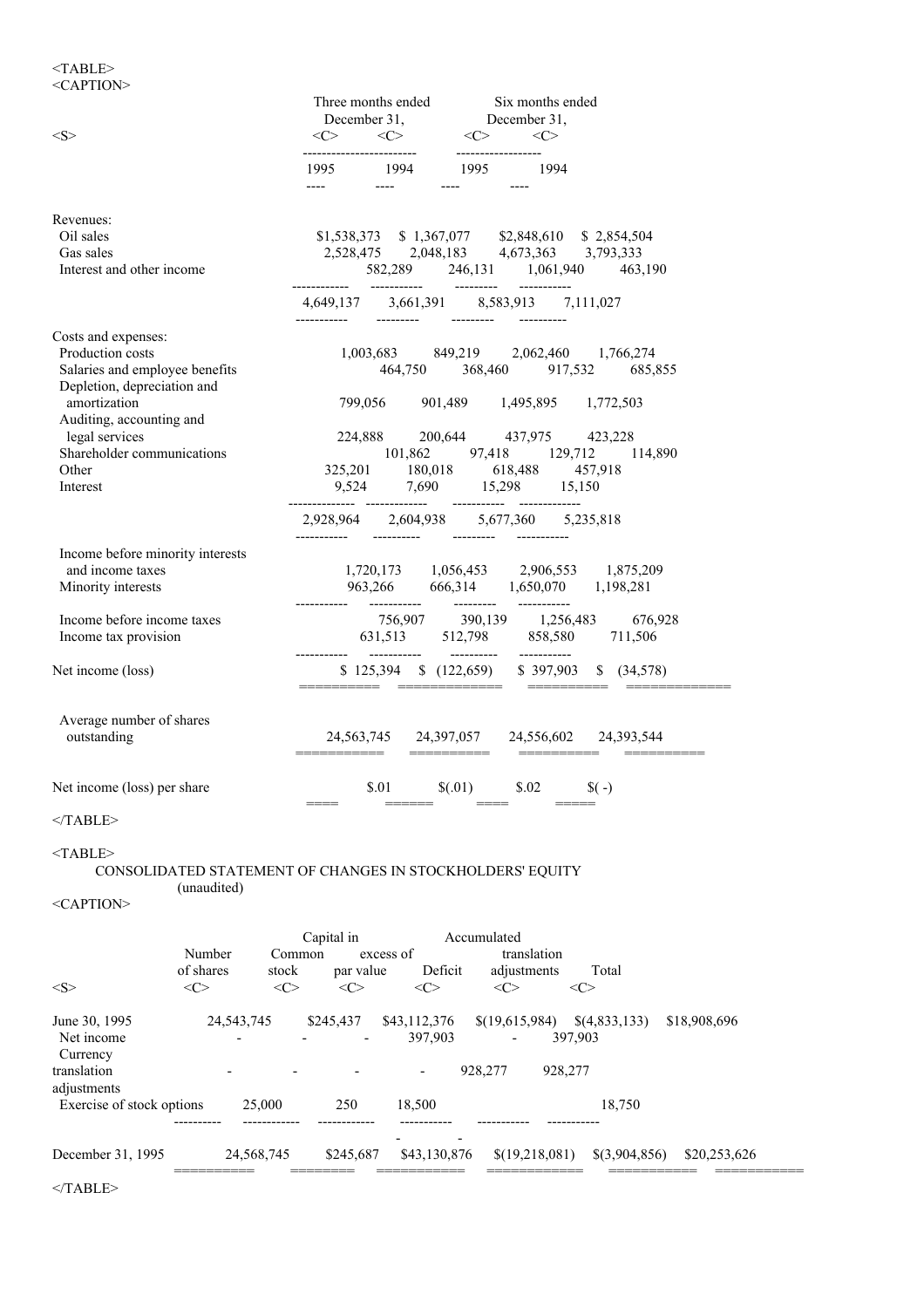## PART I - FINANCIAL INFORMATION

## Item 1. Financial Statements

## MAGELLAN PETROLEUM CORPORATION

## CONSOLIDATED STATEMENT OF CASH FLOWS

(unaudited)

<TABLE> <CAPTION>

|                                                                                                                                                                 |             | Six months ended |                                                                                           |             |                                                                                                        |
|-----------------------------------------------------------------------------------------------------------------------------------------------------------------|-------------|------------------|-------------------------------------------------------------------------------------------|-------------|--------------------------------------------------------------------------------------------------------|
| $<\!\!S\!\!>$                                                                                                                                                   | <<>         |                  | $\langle C \rangle$                                                                       |             |                                                                                                        |
|                                                                                                                                                                 | 1995        | December 31,     | - 1994                                                                                    |             |                                                                                                        |
|                                                                                                                                                                 |             |                  |                                                                                           |             |                                                                                                        |
| <b>Operating Activities:</b>                                                                                                                                    |             |                  |                                                                                           |             |                                                                                                        |
| Net income (loss)                                                                                                                                               | \$          |                  | 397,903 \$                                                                                | (34,578)    |                                                                                                        |
| Adjustments to reconcile net income                                                                                                                             |             |                  |                                                                                           |             |                                                                                                        |
| to net cash provided by operating activities:                                                                                                                   |             |                  |                                                                                           |             |                                                                                                        |
| Depletion, depreciation and amortization<br>Deferred income taxes                                                                                               |             |                  |                                                                                           |             |                                                                                                        |
| Minority interests                                                                                                                                              |             |                  |                                                                                           |             | $\begin{array}{ccc} 1,495,895 & 1,772,503 \\ 1,028,818 & 930,382 \\ 1,650,070 & 1,198,281 \end{array}$ |
| Increase (decrease) in operating assets and liabilities:                                                                                                        |             |                  |                                                                                           |             |                                                                                                        |
| Accounts receivable                                                                                                                                             |             |                  |                                                                                           |             |                                                                                                        |
| Reimbursable development costs                                                                                                                                  |             |                  | $\begin{array}{cc} (122,798) & \qquad 515,703 \\ (13,816) & \qquad (483,549) \end{array}$ |             |                                                                                                        |
| Other assets                                                                                                                                                    |             |                  | $(10,564)$ $(46,116)$                                                                     |             |                                                                                                        |
| Inventories                                                                                                                                                     |             |                  | $(50,701)$ $(54,888)$                                                                     |             |                                                                                                        |
| Accounts payable and accrued                                                                                                                                    |             |                  |                                                                                           |             |                                                                                                        |
| liabilities                                                                                                                                                     | ----------- |                  | 402,772 1,568,110<br>----------                                                           |             |                                                                                                        |
| Net cash provided by operating activities                                                                                                                       | ----------- |                  |                                                                                           |             | 4,777,579 5,365,848                                                                                    |
| <b>Investing Activities:</b><br>Net additions to property and equipment                                                                                         |             |                  |                                                                                           |             | $(3,283,148)$ $(2,734,703)$                                                                            |
| Net cash used in investing activities                                                                                                                           |             |                  | $(3,283,148)$ $(2,734,703)$                                                               |             |                                                                                                        |
| Financing Activities:<br>Dividends to MPAL minority shareholders<br>Exercise of MPC stock options and stock issued<br>Net cash provided in financing activities |             |                  |                                                                                           |             | $(1,619,104)$ $(1,673,345)$<br>18,750 13,123                                                           |
|                                                                                                                                                                 |             |                  | $(1,600,354)$ $(1,660,222)$                                                               |             |                                                                                                        |
| Effect of exchange rate changes on cash<br>and cash equivalents                                                                                                 |             |                  | 108,200 359,882                                                                           |             |                                                                                                        |
| Net increase in cash and cash equivalents<br>Cash and cash equivalents at                                                                                       |             |                  | 2,277 1,330,805                                                                           |             |                                                                                                        |
| beginning of year                                                                                                                                               |             |                  | 8,982,582 8,350,577                                                                       |             |                                                                                                        |
| Cash and cash equivalents at                                                                                                                                    |             |                  |                                                                                           |             |                                                                                                        |
| end of period                                                                                                                                                   |             | \$8,984,859      |                                                                                           | \$9,681,382 |                                                                                                        |

 $<$ /TABLE>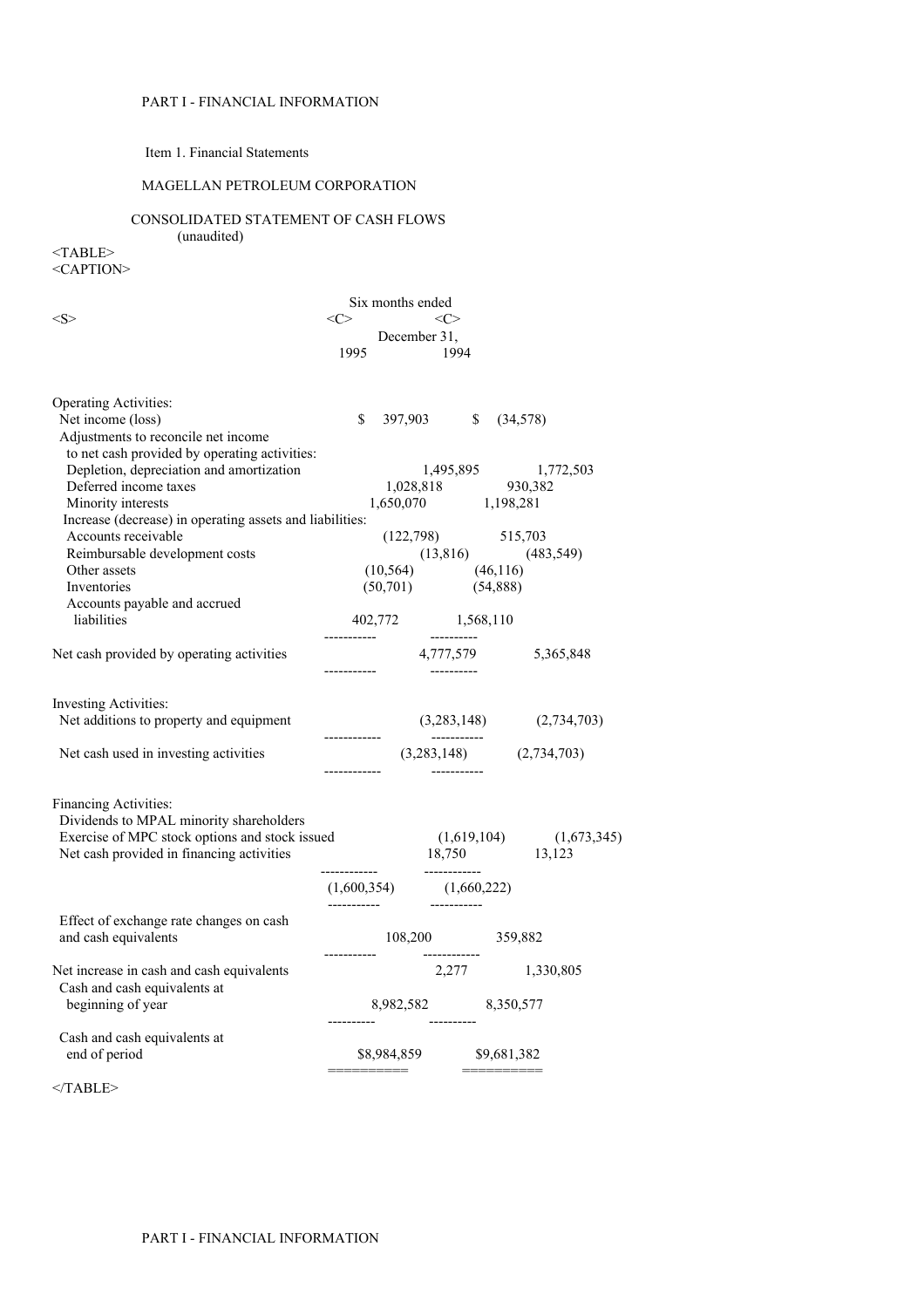### MAGELLAN PETROLEUM CORPORATION

December 31, 1995

Item 1. Financial Statements - Notes

The information for the three and six month periods ended December 31, 1995 and 1994, is unaudited but includes all adjustments which the Company considers necessary for a fair presentation of the results of operations for those periods. All adjustments are of a normal recurring nature. The consolidated financial statements include the Company's 50.7% owned subsidiary, Magellan Petroleum Australia Limited ("MPAL").

Item 2. Management's Discussion and Analysis of Financial Condition and Results of Operations

Liquidity and Capital Resources

#### Consolidated

At December 31, 1995, the Company on a consolidated basis had approximately \$8,985,000 of cash and cash equivalents. A summary of the major changes in cash items during the period is as follows:

Cash and cash equivalents at beginning of year \$8,983,000 Cash provided by operations 4,778,000 Net additions to property and equipment (3,283,000) Cash dividends paid to MPAL minority shareholders (1,619,000) Other 126,000 ------------ Cash and cash equivalents at end of period \$ 8,985,000

===========

As to the Company (unconsolidated)

At December 31, 1995, Magellan Petroleum Corporation ("MPC"), on an unconsolidated basis, had cash and cash equivalents of approximately \$2,384,000. MPC's normal annual operating budget is approximately \$750,000 and its current cash position and its future dividends from MPAL should be adequate to meet its current cash requirements. During fiscal 1996, MPC has budgeted approximately \$200,000 for oil and gas exploration. MPC also has available a \$1.5 million bank line of credit. MPC has in the past invested and may in the future invest substantial portions of its available funds to maintain its majority interest in MPAL.

During December 1995, MPC received a dividend of \$1,662,000 less \$249,000 of Australian withholding taxes. The net proceeds of \$1,413,000 were added to MPC's working capital.

### PART I - FINANCIAL INFORMATION

#### MAGELLAN PETROLEUM CORPORATION

December 31, 1995

### Item 2. Management's Discussion and Analysis of Financial Condition and Results of Operations (Cont'd)

As to MPAL

At December 31, 1995, MPAL had cash and cash equivalents of approximately \$6,601,000. MPAL has budgeted approximately \$5.5 million for exploration in fiscal 1996 in comparison to the \$2.8 million of exploration expenses incurred during fiscal 1995. MPAL expects to fund its exploration and development costs through its cash flow from Australian operations, and, if necessary, any additional requirements from its A.\$10 million bank line of credit.

Results of Operations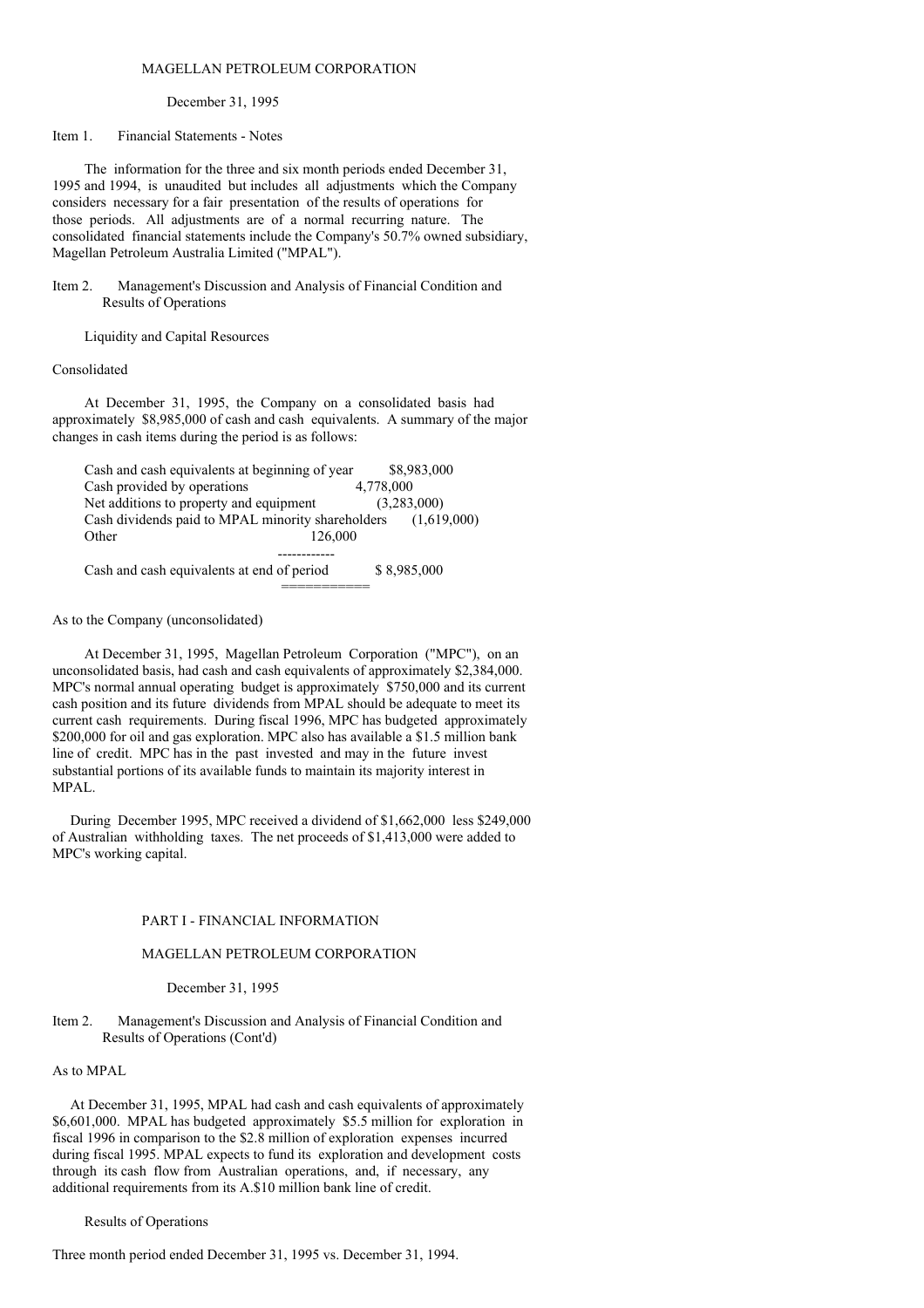The Company had consolidated net income of \$125,394 for the three month period ended December 31, 1995 compared to a net loss of \$122,659 for the comparable 1994 period. The components of consolidated net income for the comparable periods were as follows:

| Three month period ended           |              |             |  |  |  |  |
|------------------------------------|--------------|-------------|--|--|--|--|
|                                    | December 31, |             |  |  |  |  |
| 1995                               | 1994         |             |  |  |  |  |
| MPC unconsolidated pretax loss     | \$(231,956)  | \$(293,950) |  |  |  |  |
| MPC income tax expense             | (249, 486)   | (257,698)   |  |  |  |  |
| Share of MPAL pretax income        | 988,966      | 684,089     |  |  |  |  |
| Share of MPAL income tax provision | (382, 130)   | (255,100)   |  |  |  |  |
|                                    |              |             |  |  |  |  |
| Consolidated net (loss) income     | \$125,394    | \$(122,659) |  |  |  |  |
|                                    |              |             |  |  |  |  |
|                                    |              |             |  |  |  |  |
| Net income (loss) per share        | \$.01        | \$(.01)     |  |  |  |  |
|                                    |              |             |  |  |  |  |

#### PART I FINANCIAL INFORMATION

## MAGELLAN PETROLEUM CORPORATION

## December 31, 1995

Item 2. Management's Discussion and Analysis of Financial Condition and Results of Operations (Cont'd)

## Oil and Gas Sales

Oil and gas sales (in thousands) by geographic location for the comparable periods were as follows: <TABLE> <CAPTION>

|                      |         | Three month period ended December 31, |              |               |
|----------------------|---------|---------------------------------------|--------------|---------------|
| < S                  | <( ∵    |                                       |              |               |
|                      | 1995    |                                       | 1994         |               |
|                      | Sales   | $\frac{0}{0}$                         | <b>Sales</b> | $\frac{0}{0}$ |
| Australia            | \$4,069 | 100                                   | \$3,241      | 95            |
| <b>United States</b> |         |                                       | 174          | 5             |
|                      |         |                                       |              |               |
|                      | \$4,069 | 100                                   | \$3,415      | 100           |
|                      |         |                                       |              |               |

 $<$ /TABLE>

### Oil Sales

Oil sales increased by 13% in the current quarter. Oil sales in Australia increased 25% because of a 7% increase in oil prices and a 30% increase in the number of units sold. There were no oil sales in the United States during the current period (\$140,000 in the prior period) because the producing properties were sold on March 31, 1995. Oil unit sales in barrels ("bbls") and the average price per barrel sold during the periods indicated were as follows:

### $<$ TABLE $>$ <CAPTION>

Three month period ended December 31, ------------------------------------- 1995 Sales 1994 Sales  $\langle S \rangle$   $\langle C \rangle$   $\langle C \rangle$   $\langle C \rangle$   $\langle C \rangle$ Average Average price price bbls per bbl bbls per bbl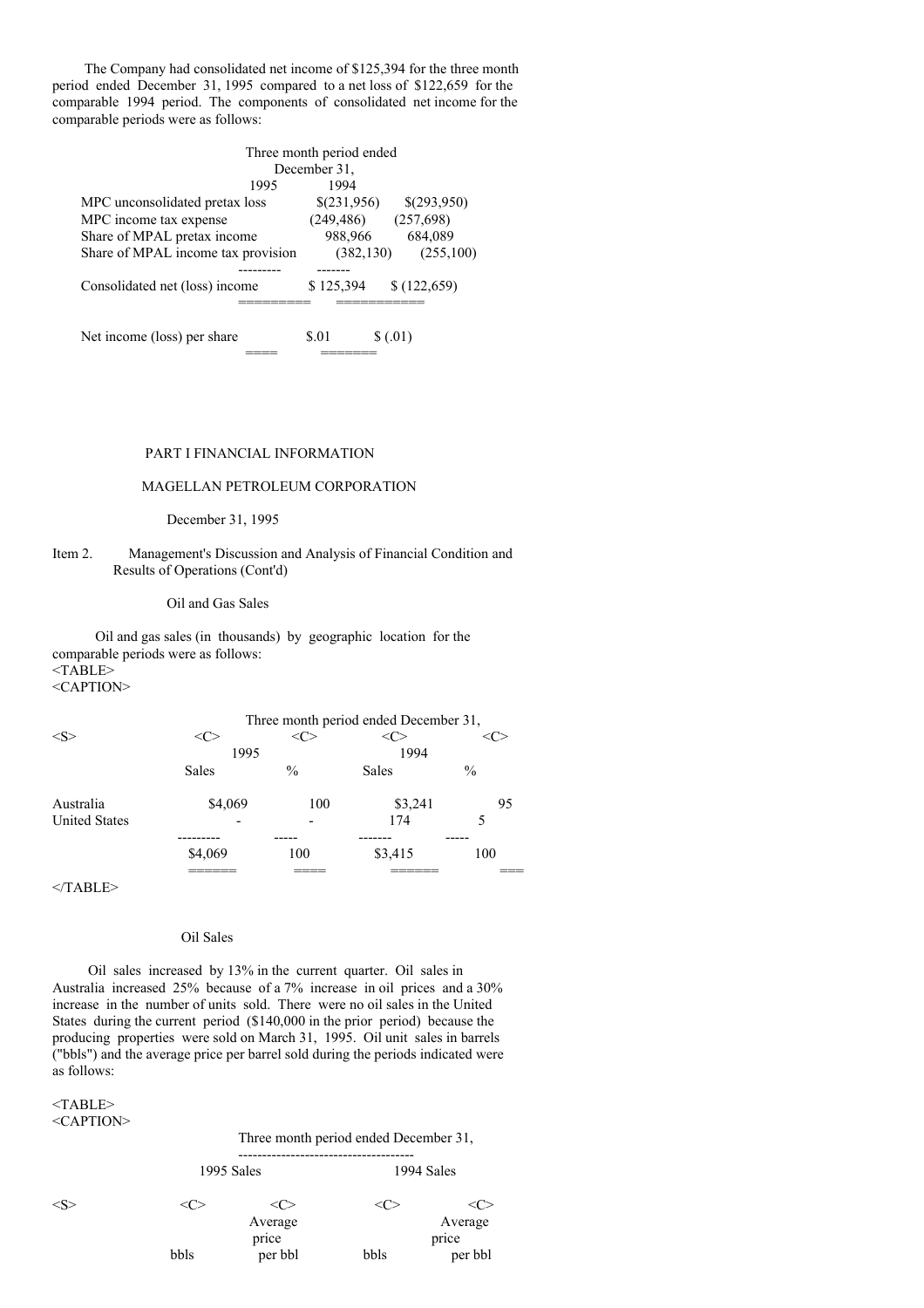#### PART I - FINANCIAL INFORMATION

## MAGELLAN PETROLEUM CORPORATION

December 31, 1995

### Item 2. Management's Discussion and Analysis of Financial Condition and Results of Operations (Cont'd)

Gas Sales

Gas sales increased 23%. Gas sales in Australia increased with a 8% increase in the volumes of gas sold and very good price increases as shown below. Total gas volumes are expected to continue at least at current levels in the short term. The volumes in billion cubic feet ("bcf"), (before deducting royalties) and the average price of gas per thousand cubic feet ("mcf") sold during the periods indicated were as follows:

<TABLE> <CAPTION>

#### Three month period ended December 31,

|                              | 1995 Sales    |                  | 1994 Sales |                  |  |
|------------------------------|---------------|------------------|------------|------------------|--|
| $<\leq>$                     | $<\!\!C\!\!>$ | <c></c>          | $<\infty$  | <c></c>          |  |
|                              |               | Average<br>price |            | Average<br>price |  |
|                              | bcf           | per mcf          | bcf        | per mcf          |  |
| Australia:                   |               |                  |            |                  |  |
| Palm Valley                  |               |                  |            |                  |  |
| Alice<br>Springs<br>contract | .288          | A.\$2.89         | .266       | A.\$2.75         |  |
| Darwin contract              | .616          | A.\$2.01         | .769       | A.\$1.97         |  |
| Mereenie:                    |               |                  |            |                  |  |
| Darwin contact               | .499          | A.\$1.94         | .424       | A.\$1.58         |  |
| Other                        | .240          | A.\$2.65         | .057       | A.\$2.68         |  |
|                              |               | ----             |            |                  |  |
| Total                        | 1.643         |                  | 1.516      |                  |  |
|                              |               |                  |            |                  |  |

</TABLE>

## Interest and other income

Interest and other income increased 137%. Interest and other income includes \$303,000, MPAL's share of gas pipeline tariffs which commenced in May 1995. This category of income also includes a gain of \$68,000 on the sale of investments.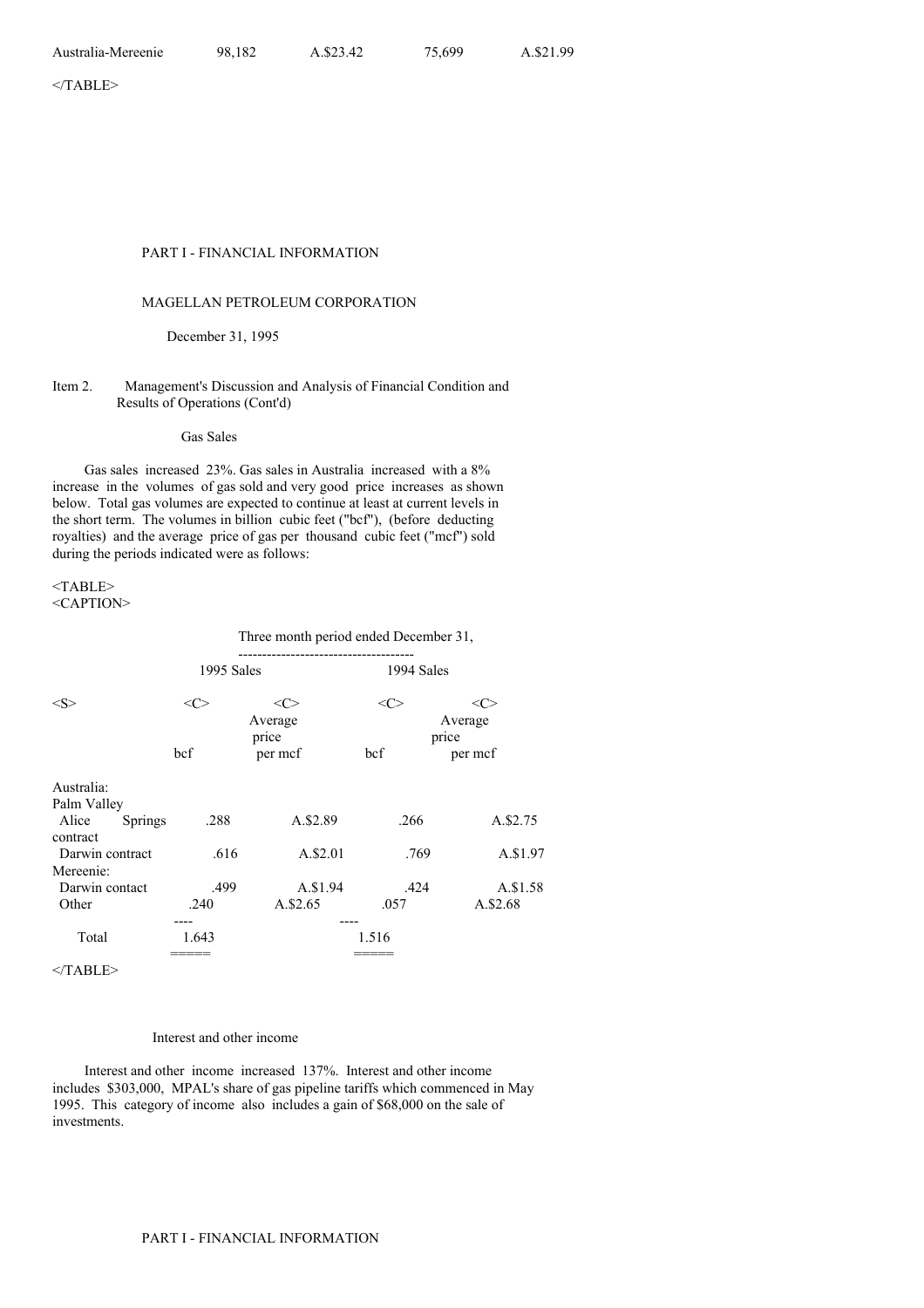### MAGELLAN PETROLEUM CORPORATION

#### December 31, 1995

### Item 2. Management's Discussion and Analysis of Financial Condition and Results of Operations (Cont'd)

### Costs and Expenses

Production costs increased 18%. The increase in Australia relates to an increase in costs at Mereenie because of the present work to increase production. The U.S. amount has decreased because the U.S. producing properties were sold on March 31, 1995. Production costs by geographic area (in thousands) are as follows:  $<$ TABLE $>$ 

<CAPTION>

|                      | Three months ended December 31, |       |  |  |
|----------------------|---------------------------------|-------|--|--|
| < S >                |                                 |       |  |  |
|                      | 1995                            | 1994  |  |  |
| Australia            | \$1,004                         | \$749 |  |  |
| <b>United States</b> |                                 | 100   |  |  |
|                      |                                 |       |  |  |
|                      | \$1,004                         | \$849 |  |  |
|                      |                                 |       |  |  |
|                      |                                 |       |  |  |

 $<$ /TABLE>

Salaries and employee benefits increased 26% primarily because of increased staff and compensation costs in Australia.

Depreciation, depletion and amortization decreased 11%. The costs in Australia increased 6% because of the increase in the number of units sold. The U.S. amounts have decreased because the producing properties were sold on March 31, 1995. The following table is a summary of the depreciation, depletion and amortization expense (in thousands) by geographic area: <TABLE>

<CAPTION>

|                      | Three month period ended December 31, |       |            |  |  |
|----------------------|---------------------------------------|-------|------------|--|--|
|                      |                                       |       |            |  |  |
|                      | 1995                                  | 1994  | $%$ Change |  |  |
| Australia            | \$799                                 | \$753 | $6\%$      |  |  |
| <b>United States</b> |                                       | 148   |            |  |  |
|                      |                                       |       |            |  |  |
|                      | \$799                                 | \$901 |            |  |  |
|                      |                                       |       |            |  |  |

</TABLE>

Auditing, accounting and legal services increased 12% because of the costs incurred in investigating the Belize project (see Item 5).

Shareholder communications increased 5% because of general price increases in mailing and printing costs.

Other expenses increased 81% primarily because of increased costs of the consultants preparing the Palm Valley reserve study and travel expenses for the Belize project (see Item 5).

## PART I - FINANCIAL INFORMATION

### MAGELLAN PETROLEUM CORPORATION

#### December 31, 1995

Item 2. Management's Discussion and Analysis of Financial Condition and Results of Operations (Cont'd)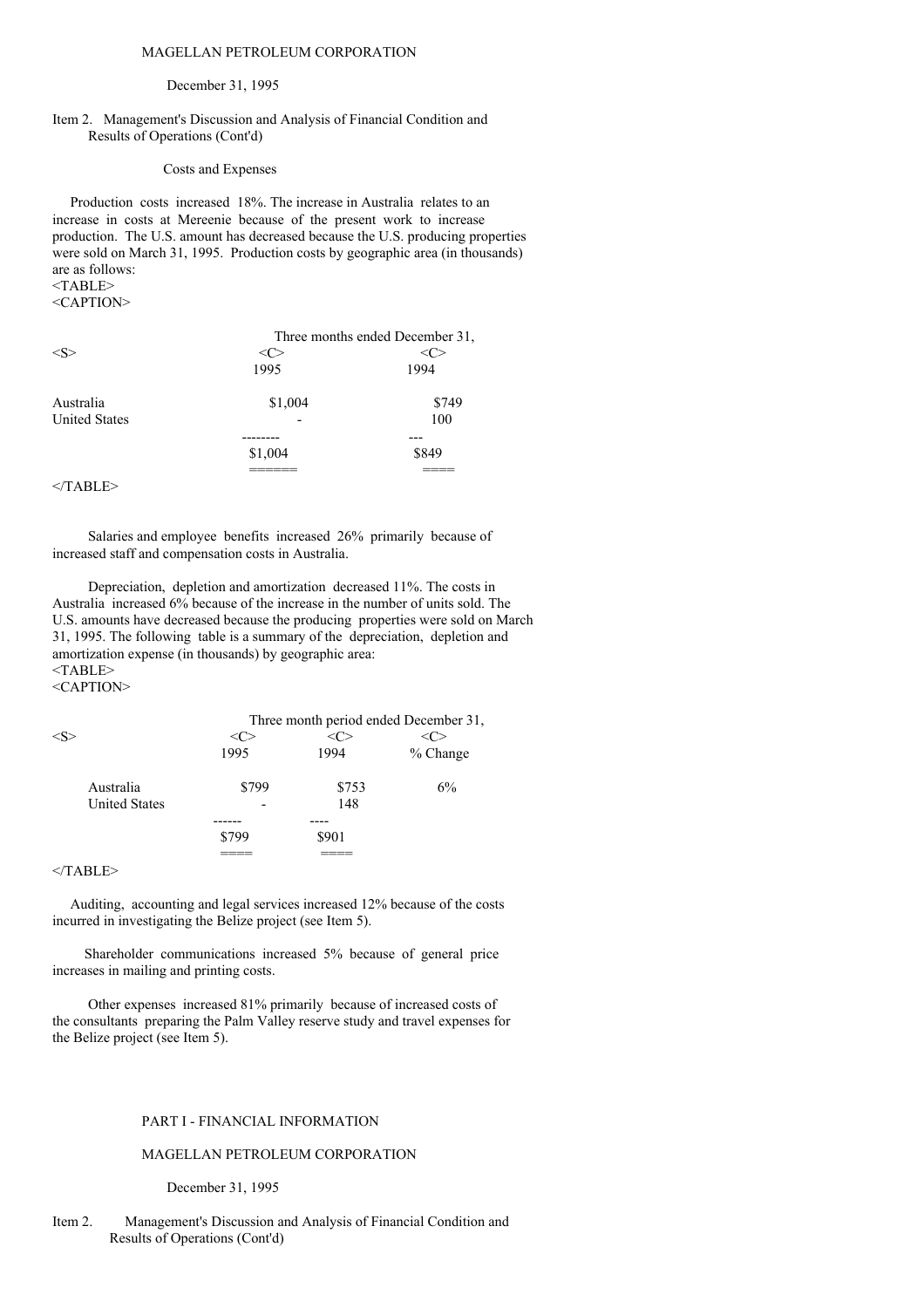### Income Taxes

Effective July 1, 1995, the Australian income tax rate increased from 33% to 36%. The effect of the change was to increase the consolidated income tax provision for the 1995 quarter by \$32,000.

A reconciliation of the income tax provisions (in thousands) for the periods is as follows: <TABLE> <CAPTION>

|                                    | Three month period<br>ended December 31, |         |       |  |  |
|------------------------------------|------------------------------------------|---------|-------|--|--|
| $<\!\!S\!\!>$                      | <<>                                      | <<>     |       |  |  |
|                                    | 1995                                     | 1994    |       |  |  |
| Pretax consolidated income         |                                          | \$ 757  | \$390 |  |  |
| Losses not recognized:             |                                          |         |       |  |  |
| MPC's U.S. operations              |                                          | 232     | 294   |  |  |
| MPAL's U.S. operations             |                                          | 138     | 61    |  |  |
| Permanent differences              |                                          | (63)    | 28    |  |  |
|                                    |                                          |         |       |  |  |
| Book taxable income                |                                          | \$1,064 | \$773 |  |  |
|                                    |                                          |         |       |  |  |
| Australian tax rate                |                                          | 36%     | 33%   |  |  |
|                                    |                                          |         |       |  |  |
| MPC income tax provision           |                                          | \$249   | \$258 |  |  |
| MPAL deferred income tax provision |                                          | 383     | 255   |  |  |
|                                    |                                          |         |       |  |  |
| Consolidated                       | \$632                                    |         | \$513 |  |  |
|                                    |                                          |         |       |  |  |

 $<$ /TABLE>

### Exchange Effect

The value of the Australian dollar relative to the U.S. dollar decreased to \$.7435 at December 31, 1995 compared to a value of \$.7556 at September 30, 1995. This resulted in a \$337,000 charge to the foreign currency translation adjustments account for the three month period ended December 31, 1995. The average exchange rate used to translate MPAL's operations in Australia was \$.7480 for the quarter ended December 31, 1995, which is a 1% decrease compared to the \$.7557 rate for the quarter ended December 31, 1994.

### PART I - FINANCIAL INFORMATION

## MAGELLAN PETROLEUM CORPORATION

#### December 31, 1995

Six month period ended December 31, 1995 vs. December 31, 1994.

The Company had consolidated net income of \$397,902 for the six month period ended December 31, 1995 compared to a net loss of \$34,528 for the comparable 1994 period. The components of consolidated net income for the comparable periods were as follows:

<TABLE> <CAPTION>

|                     | Share of MPAL income tax provision |      | (609,094)              | 451,408     |
|---------------------|------------------------------------|------|------------------------|-------------|
|                     | Share of MPAL pretax income        |      | 1,694,092              | 1,230,249   |
|                     | MPC income tax expense             |      | (249, 486)             | (260,098)   |
|                     | MPC unconsolidated pretax loss     |      | \$(437,610)            | \$(553,321) |
|                     |                                    | 1995 | 1994                   |             |
| $\langle S \rangle$ |                                    | <( ≫ | <( '>                  |             |
|                     |                                    |      | December 31.           |             |
|                     |                                    |      | Six month period ended |             |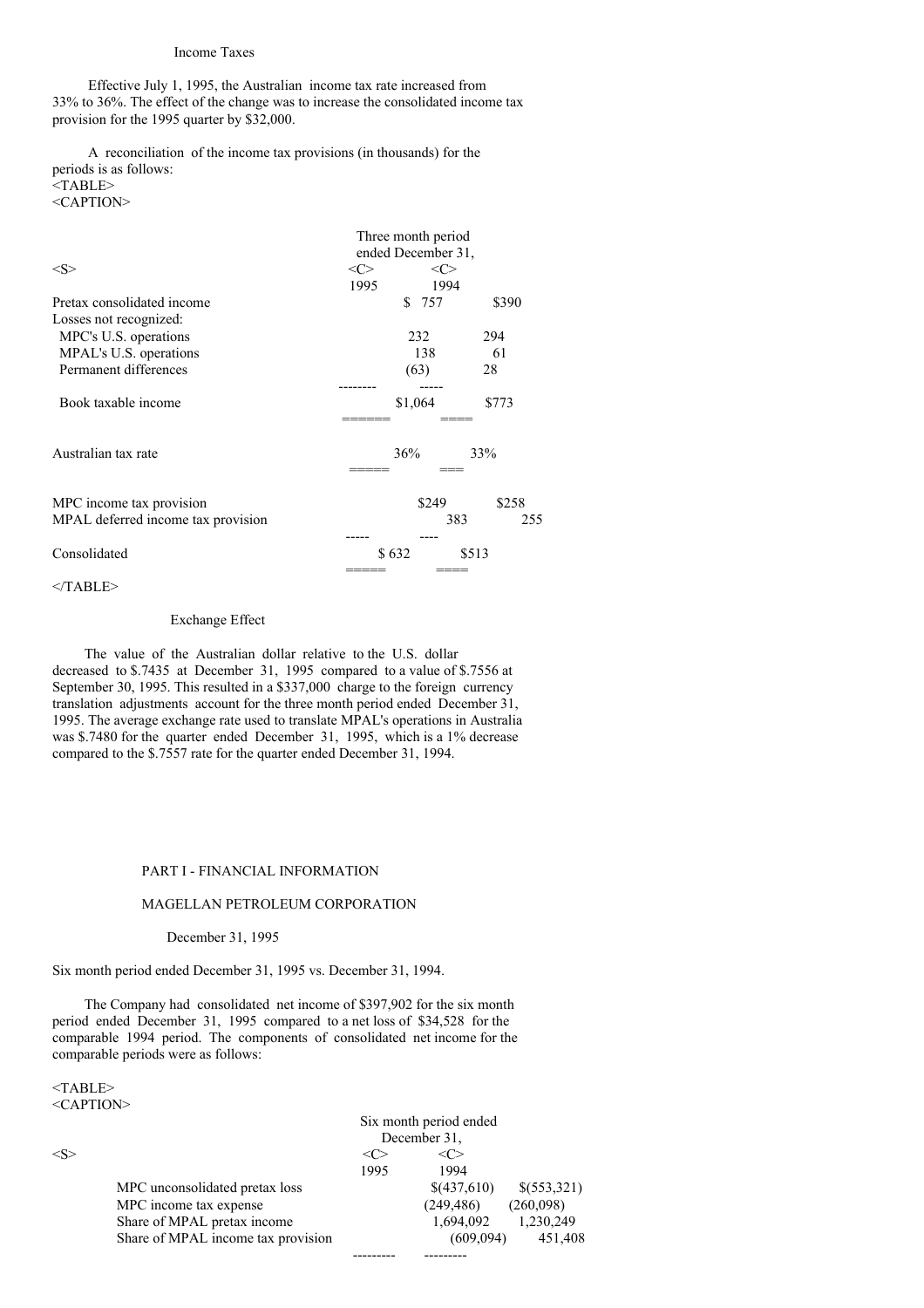| Consolidated net (loss) income | \$397.902 | \$ (34,528) |
|--------------------------------|-----------|-------------|
| Net income (loss) per share    | \$.02     | \$ -        |
|                                |           |             |

</TABLE>

#### Oil and Gas Sales

Oil and gas sales (in thousands) by geographic location for the comparable periods were as follows: <TABLE> <CAPTION>

|                      | 1995         | Six month period ended December 31,<br>1994 |              |               |
|----------------------|--------------|---------------------------------------------|--------------|---------------|
| < S                  |              |                                             |              |               |
|                      | <b>Sales</b> | $\frac{0}{0}$                               | <b>Sales</b> | $\frac{0}{0}$ |
| Australia            | \$7,522      | 100                                         | \$6,326      | 95            |
| <b>United States</b> |              |                                             | 322          |               |
|                      | \$7,522      | 100                                         | \$6,648      | 100           |
|                      |              |                                             |              |               |

 $<$ /TABLE>

## Oil Sales

Oil sales decreased by .2%. Oil sales in Australia increased 9% because of a 18% increase in the number of units sold which was offset by a 1% decrease in oil prices. There were no oil sales in the United States during the current period (\$244,000 in the prior period) because the producing properties were sold on March 31, 1995. Oil unit sales in barrels ("bbls") and the average price per barrel sold during the periods indicated were as follows: <TABLE>

<CAPTION>

## Six month period ended December 31, ----------------------------------- 1995 Sales 1994 Sales  $\langle S \rangle$   $\langle C \rangle$   $\langle C \rangle$   $\langle C \rangle$   $\langle C \rangle$ Average Average Average<br>price price price<br>per bbl bbls per bbl bbls Australia-Mereenie 185,932 A.\$22.76 157,243 A.\$23.07 </TABLE>

## PART I - FINANCIAL INFORMATION

## MAGELLAN PETROLEUM CORPORATION

December 31, 1995

## Item 2. Management's Discussion and Analysis of Financial Condition and Results of Operations (Cont'd)

Gas Sales

Gas sales increased 23%. Gas sales in Australia increased with a 9% increase in the volumes of gas sold and very good price increases as shown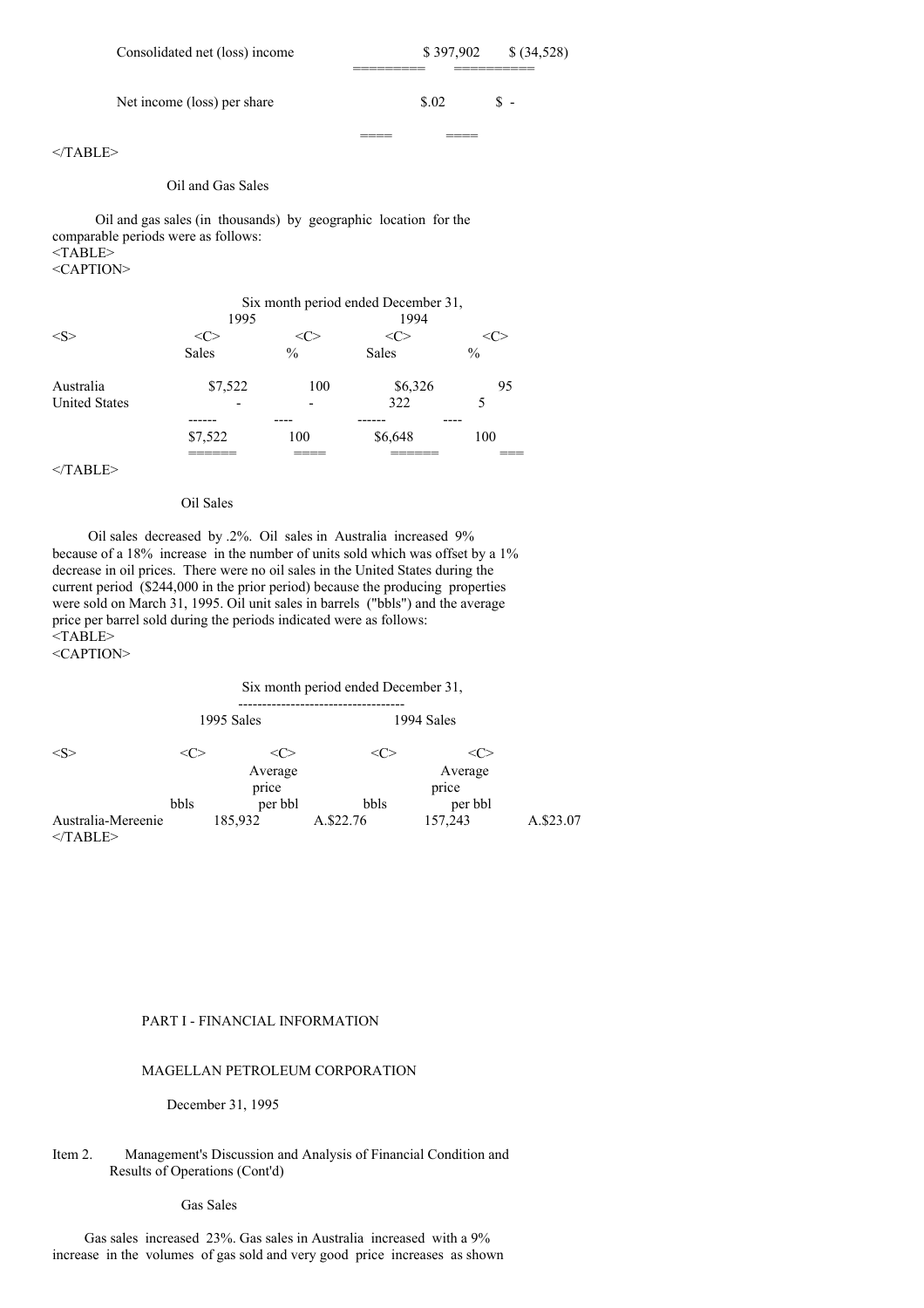below. Total gas volumes are expected to continue at least at current levels in the short term. The volumes in billion cubic feet ("bcf"), (before deducting royalties) and the average price of gas per thousand cubic feet ("mcf") sold during the periods indicated were as follows:  $<$ TABLE $>$ 

<CAPTION>

|                             | Six month period ended December 31, |                  |                  |          |
|-----------------------------|-------------------------------------|------------------|------------------|----------|
|                             | 1995 Sales                          |                  | 1994 Sales       |          |
| <s></s>                     | <c></c>                             | <c></c>          | <c></c>          | <( `>    |
|                             | Average                             |                  | Average<br>price |          |
|                             | bcf                                 | price<br>per mcf | bcf              | per mcf  |
| Australia:                  |                                     |                  |                  |          |
| Palm Valley                 |                                     |                  |                  |          |
| Alice<br><b>Springs</b>     | .535                                | A.\$2.87         | .498             | A.\$2.74 |
| contract<br>Darwin contract | 1.268                               | A.\$2.01         | 1.590            | A.\$1.97 |
| Mereenie:                   |                                     |                  |                  |          |
| Darwin contact              | .899                                | A.\$1.90         | .640             | A.\$1.46 |
| Other                       | .409                                | A.\$2.64         | .116             | A.\$2.64 |
|                             |                                     |                  |                  |          |
| Total                       | 3.111                               |                  | 2.844            |          |
|                             |                                     |                  |                  |          |

 $<$ /TABLE>

### Interest and other income

Interest and other income increased 129% in 1995. Interest and other income includes \$506,000, MPAL's share of gas pipeline tariffs which commenced in May 1995. This category of income also includes a \$90,000 gain on the sale of investments.

### PART I - FINANCIAL INFORMATION

### MAGELLAN PETROLEUM CORPORATION

December 31, 1995

Item 2. Management's Discussion and Analysis of Financial Condition and Results of Operations (Cont'd)

### Costs and Expenses

Production costs increased 17%. The 22% increase in Australia relates to an increase in costs at Mereenie because of the present work to increase production. Production costs by geographic area (in thousands) are as follows: <TABLE> <CAPTION>

|                      | Six months ended December 31, |         |  |
|----------------------|-------------------------------|---------|--|
|                      |                               |         |  |
|                      | 1995                          | 1994    |  |
| Australia            | \$2,062                       | \$1,687 |  |
| <b>United States</b> |                               | 79      |  |
|                      |                               |         |  |
|                      | \$2,062                       | \$1,766 |  |
|                      |                               |         |  |

 $<$ /TABLE>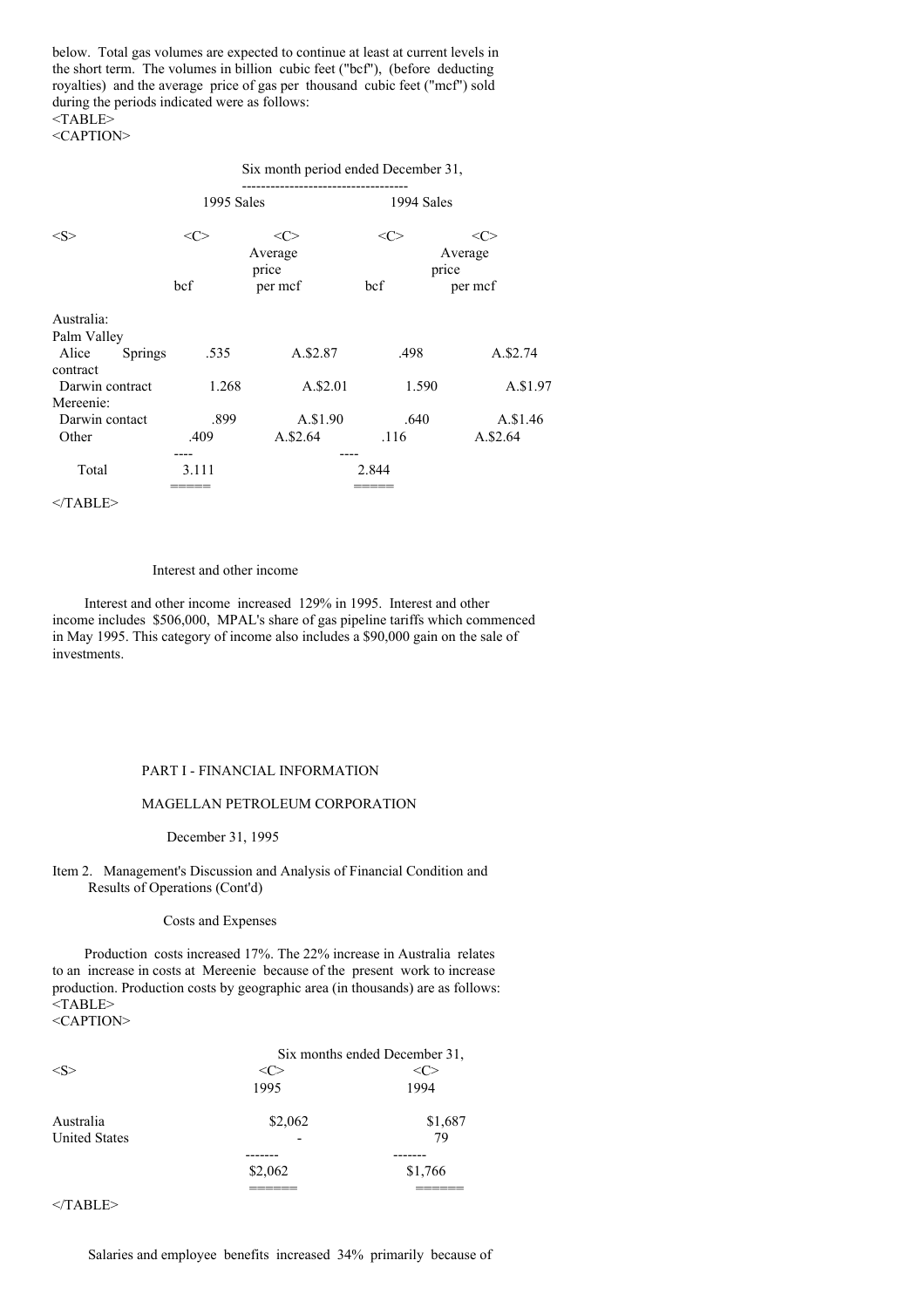increased compensation costs in Australia.

Depreciation, depletion and amortization decreased 16% in 1995. The costs in Australia increased 8% because of the increase in the number of units sold. The U.S. amounts have decreased because the producing properties were sold on March 31, 1995. The following table is a summary of the depreciation, depletion and amortization expense (in thousands) by geographic area: <TABLE>

<CAPTION>

|                      | Six month period ended December 31, |         |          |  |
|----------------------|-------------------------------------|---------|----------|--|
|                      |                                     |         |          |  |
|                      | 1995                                | 1994    | % Change |  |
| Australia            | \$1,496                             | \$1,387 | 8%       |  |
| <b>United States</b> |                                     | 385     |          |  |
|                      |                                     |         |          |  |
|                      | \$1,496                             | \$1,772 |          |  |
|                      |                                     |         |          |  |

#### </TABLE>

Shareholder communications increased 13% because of increased mailing and printing costs.

Other expenses increased 35%, primarily because of increased costs of the consultants preparing the Palm Valley reserve study and travel expenses for the Belize project (see Item 5).

## PART I - FINANCIAL INFORMATION

### MAGELLAN PETROLEUM CORPORATION

December 31, 1995

## Item 2. Management's Discussion and Analysis of Financial Condition and Results of Operations (Cont'd)

#### Income Taxes

Effective July 1, 1995, the Australian income tax rate increased from 33% to 36%. The effect of the change was to increase the consolidated income tax provision for the 1995 period by \$51,000.

A reconciliation of the income tax provisions (in thousands) for the periods is as follows: <TABLE> <CAPTION>

|                                    | Six month period<br>ended December 31, |               |            |
|------------------------------------|----------------------------------------|---------------|------------|
|                                    |                                        |               |            |
| <s></s>                            | <<>                                    | $<\!\!C\!\!>$ |            |
|                                    | 1995                                   | 1994          |            |
| Pretax consolidated income         |                                        | \$1,256       | \$677      |
| Losses not recognized:             |                                        |               |            |
| MPC's U.S. operations              |                                        | 438           | 553        |
| MPAL's U.S. operations             |                                        | 252           | 102        |
| Permanent differences              |                                        | (251)         | 38         |
|                                    |                                        |               |            |
| Book taxable income                |                                        | \$1,695       | \$1,370    |
|                                    |                                        |               |            |
| Australian tax rate                |                                        | 36%           | 33%        |
|                                    |                                        |               |            |
| MPC income tax provision           |                                        | \$249         | \$260      |
| MPAL deferred income tax provision |                                        |               | 610<br>452 |
|                                    |                                        |               |            |
| Consolidated                       |                                        | \$859         | \$712      |
|                                    |                                        |               |            |
|                                    |                                        |               |            |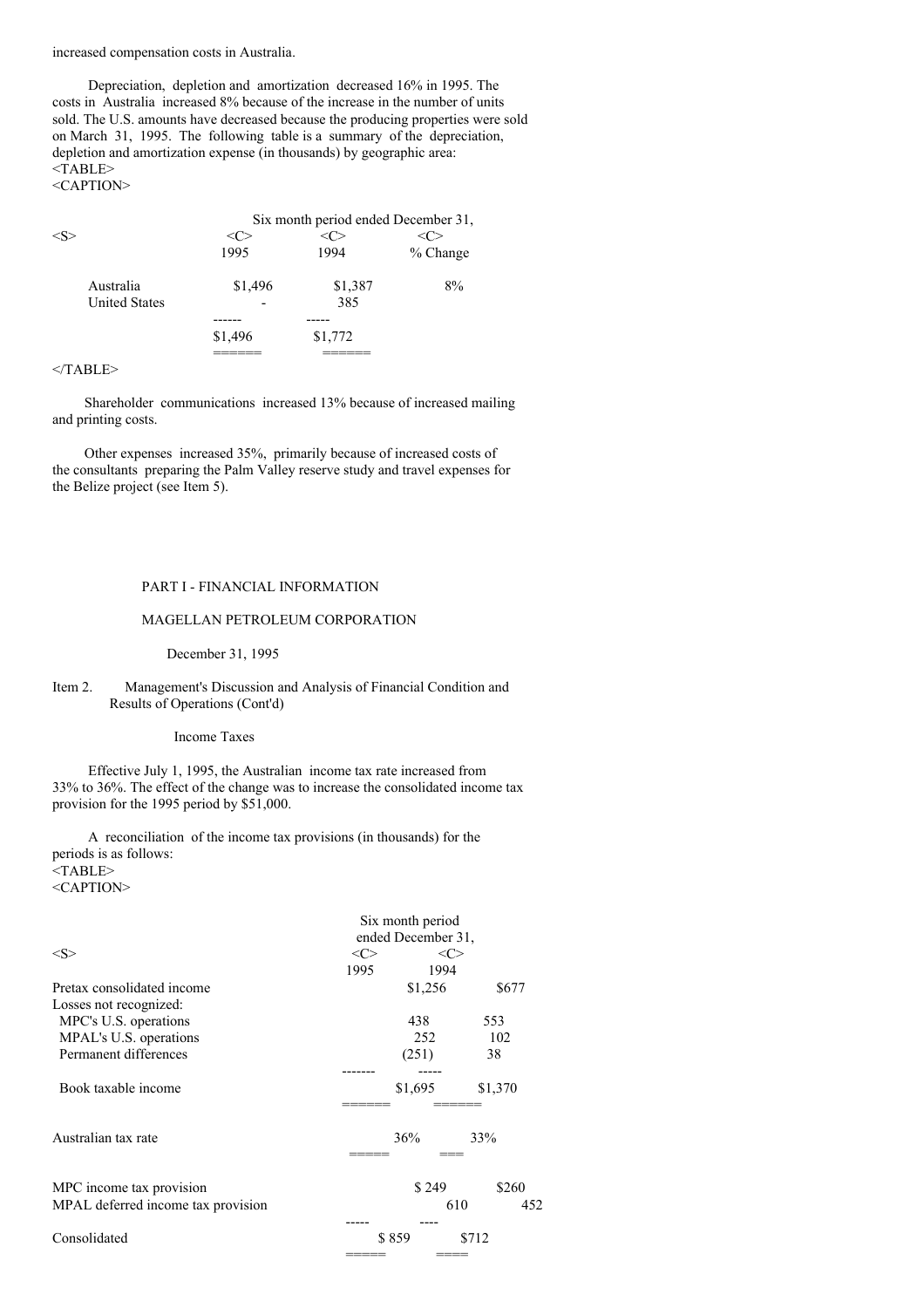#### Exchange Effect

The value of the Australian dollar relative to the U.S. dollar increased to \$.7435 at December 31, 1995 compared to a value of \$.7097 at June 30, 1995. This resulted in a \$929,000 credit to the foreign currency translation adjustments account for the six month period ended December 31, 1995. The 5% increase in the value of the Australian dollar increased the reported asset and liability amounts in the balance at December 31, 1995 from the June 30, 1995 amounts. The average exchange rate used to translate MPAL's operations in Australia was \$.7445 for the six month period ended December 31, 1995, which is a .4% decrease compared to the \$.7474 rate for the December 31, 1994 period.

### PART II - OTHER INFORMATION

### MAGELLAN PETROLEUM CORPORATION

December 31, 1995

Item 4. Submission of Matters to a Vote of Security Holders.

(a) On December 12, 1995, the Company held its Annual Meeting of Stockholders.

(b) Directors Dennis D. Benbow and Benjamin W. Heath were reelected for additional three year terms. Directors Walter McCann, C. Dean Reasoner, G. Gordon Gibson and James R. Joyce continued in office.

Item 5. Other Information.

1. During January 1996, MPAL acquired a 20% working interest in a Production Sharing Agreement which covers a 548 square mile area in offshore Belize, Central America. The other working interest partners include a subsidiary of Petrofina, a subsidiary of Deminex and Dover Technology, Inc., the operator for the group.

2. On December 29, 1995, G. Gordon Gibson, a director of the Company since 1982, died. Effective February 1, 1996, Timothy L. Largay, a partner in the Connecticut law firm of Murtha Cullina Richter and Pinney ("Murtha Cullina"), was elected a director. Mr. Largay, 52, has been a partner of Murtha Cullina since 1974. From 1984 to 1986, he was Chairman of the Board of Raymond Engineering Inc., a Connecticut based defense contractor.

Item 6. Exhibits and Reports on Form 8-K

None.

#### SIGNATURES

Pursuant to the requirements of the Securities Exchange Act of 1934, the registrant has duly caused this report to be signed on its behalf by the undersigned thereunto duly authorized: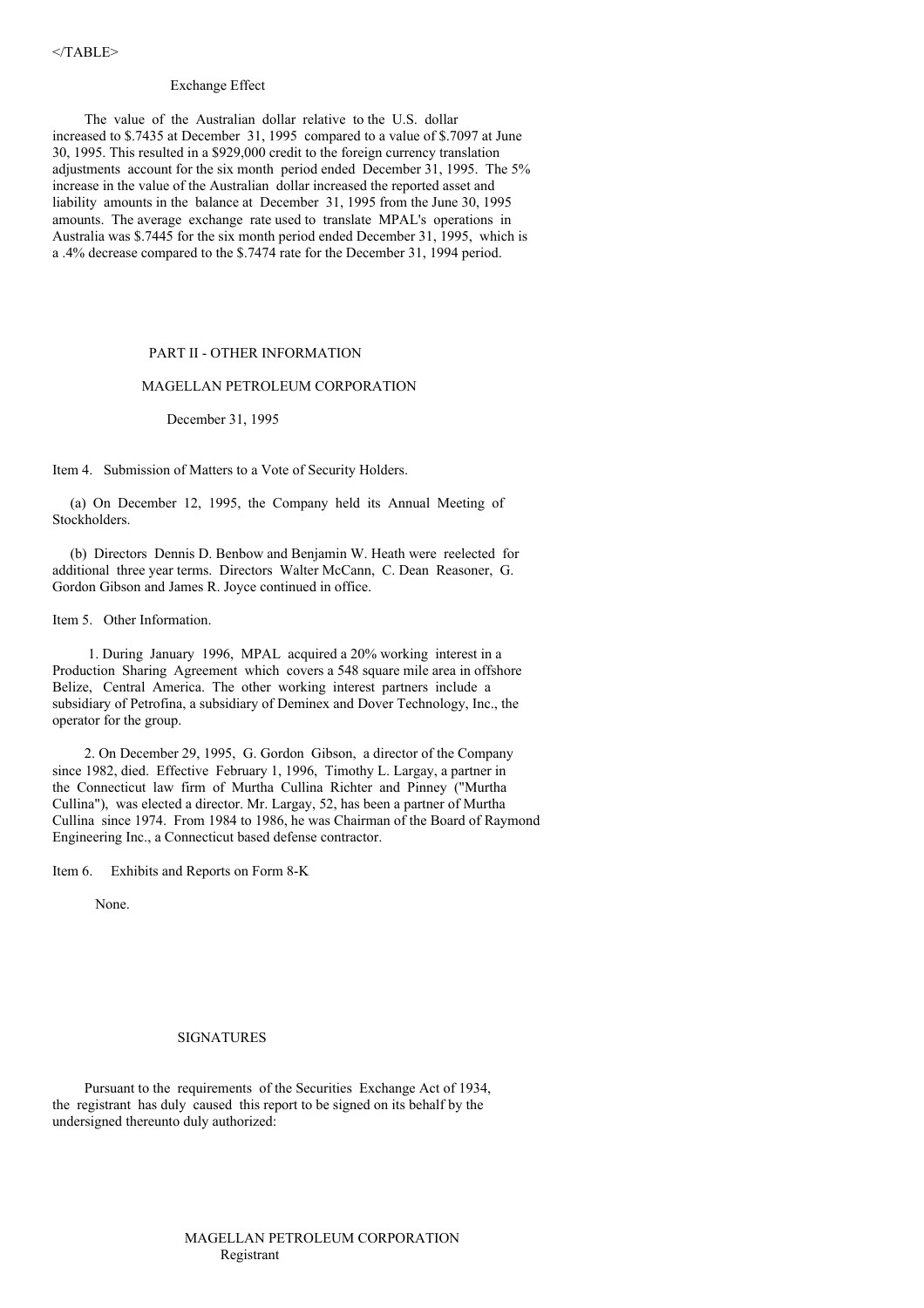Date: February 09, 1996 By /s/ James R. Joyce

James R. Joyce, President and Chief Financial and Accounting Officer

------------------------------------------